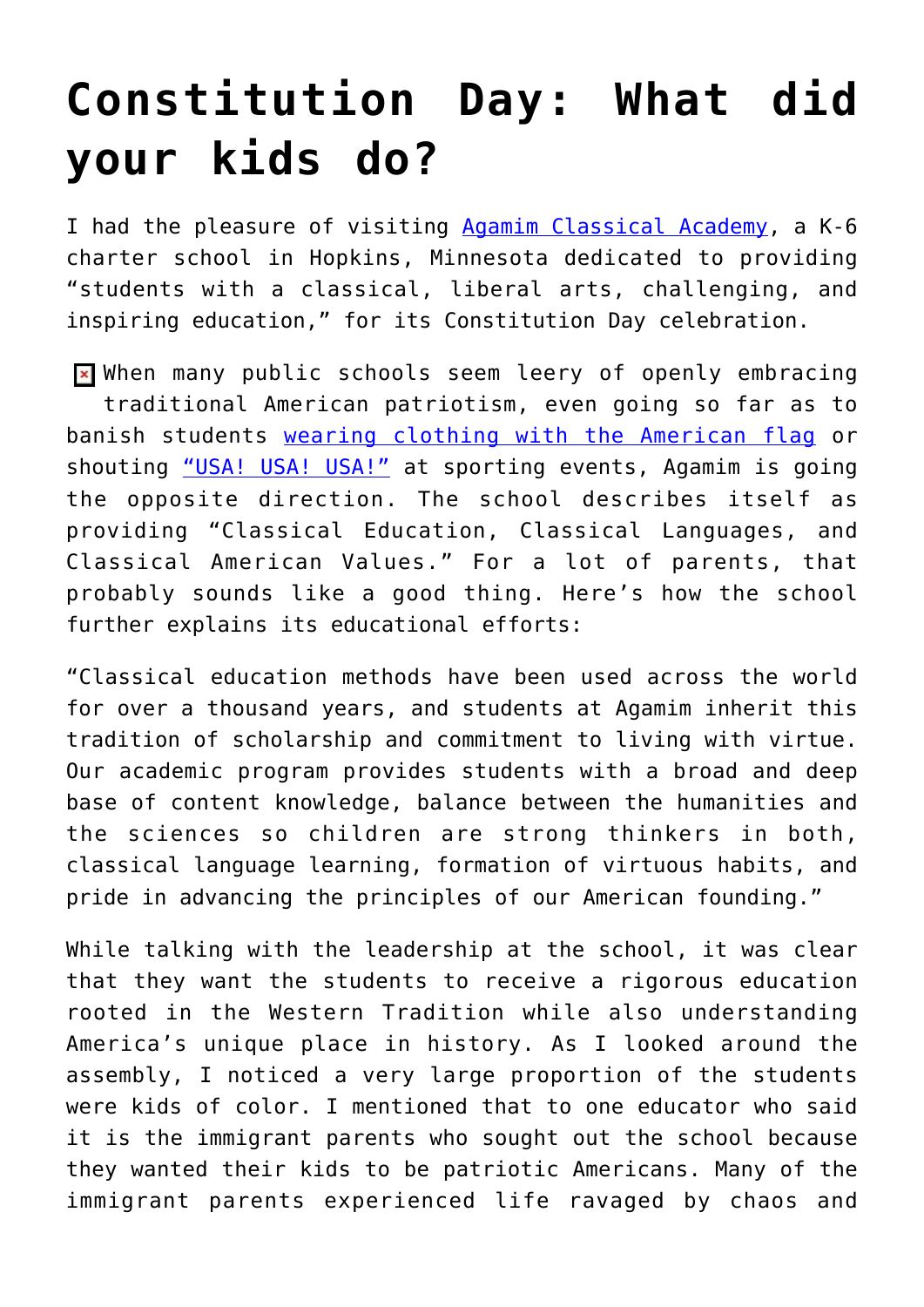conflict in their home countries. They wanted to make sure their kids received an education that would help them not only be American, but to learn the Constitution and the ideas of government that make America such a success.

For those wondering, as a charter school in Minnesota, Agamim is free to any students who attend. If enrollment is limited due to resources, then by law students are entered into a lottery program to determine which children are admitted. Clearly, it's appealing to a broad demographic of parents in the Minneapolis, Minnesota area.

## $\pmb{\times}$

The school leadership gave me permission to both photograph and video the school's Constitution Day assembly as well as things around the school. Below are videos I took from the assembly, that will probably be a surprise to many parents or grandparents of elementary-age students.

#### **Pledge of Allegiance**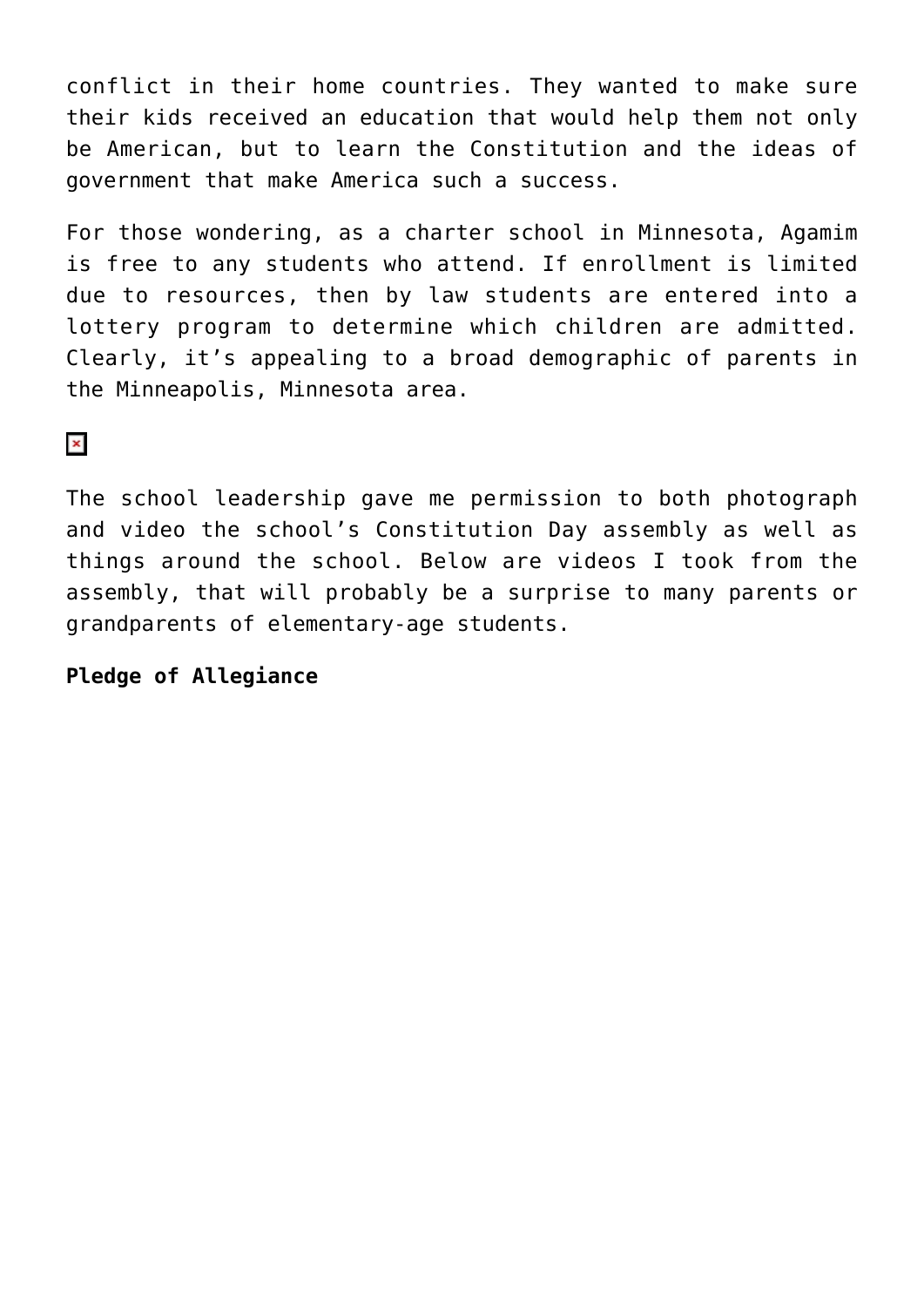**Singing 'God Bless America'**

**Thomas Jefferson and the Declaration of Independence**

**How many branches of government are there?**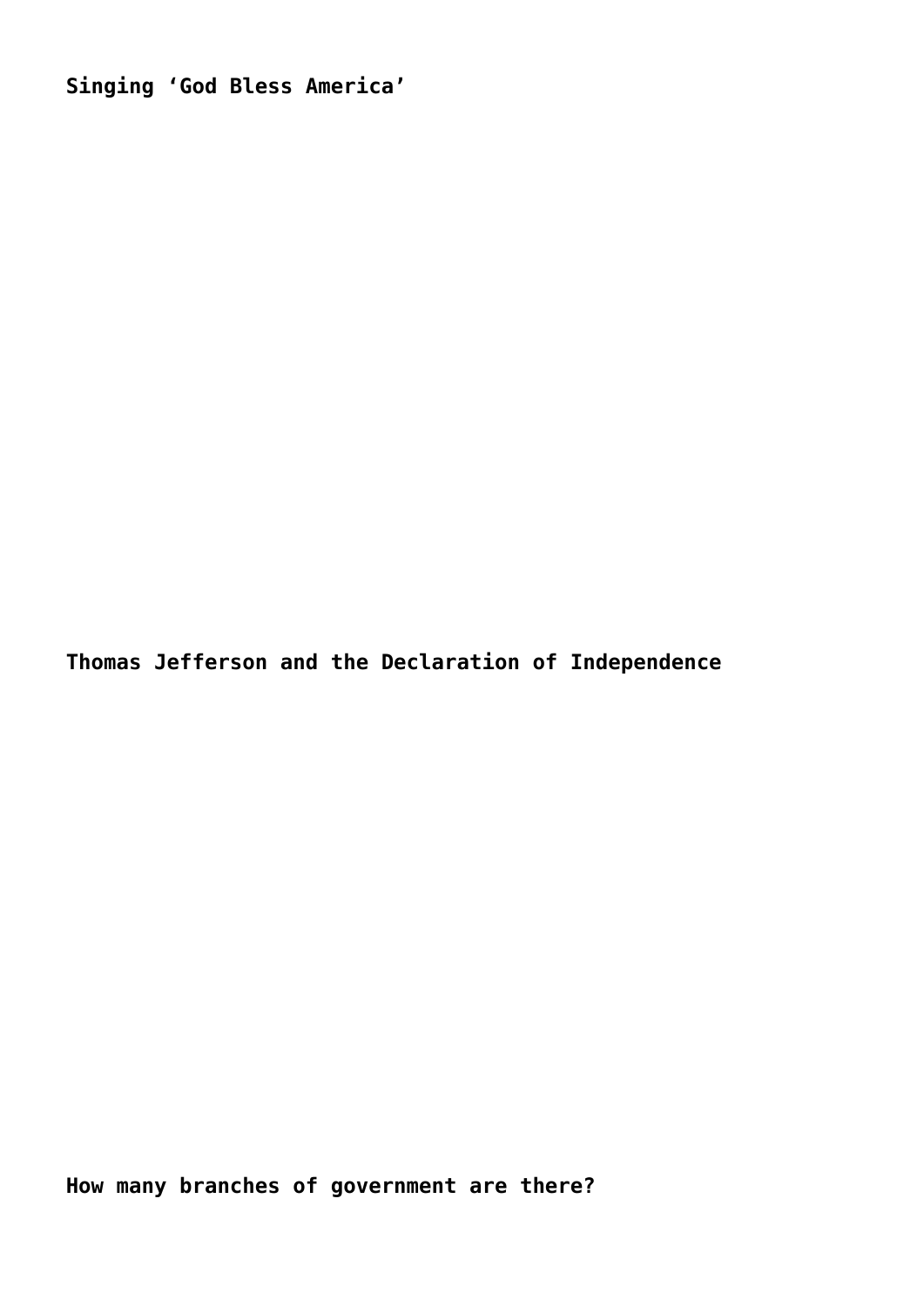**What does 'E Pluribus Unum' mean?**

**What if government gets too big?**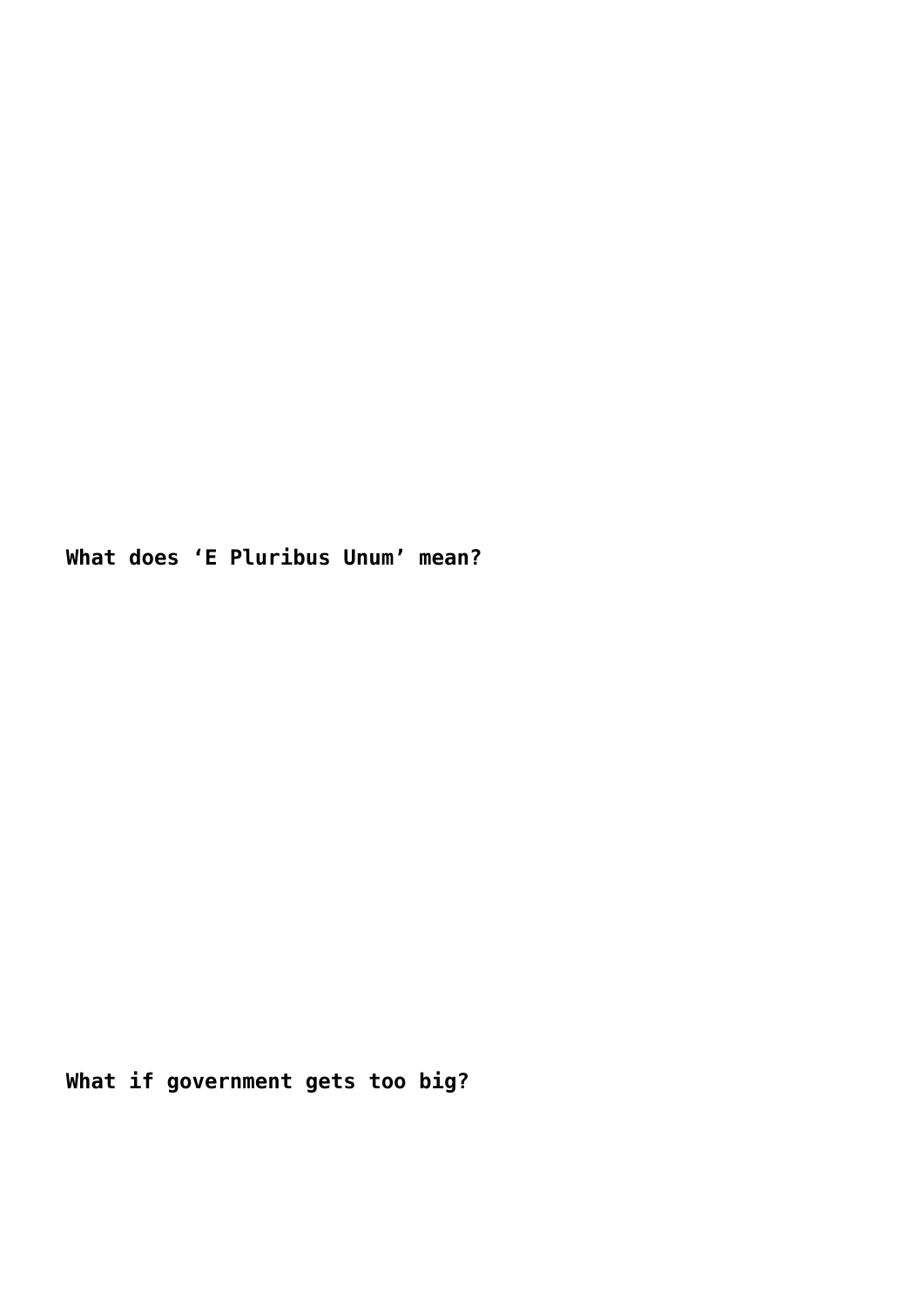I'm guessing that such a patriotic assembly is a surprise to those of us who have become accustomed to the sanitized nature of many public schools, purged of patriotism and values that may cause offense or go against the cultural currents. Yet, is such a patriotic display something to be feared? After all, if we are one from many ('E Pluribus Unum'), we have to have some cultural points of unity beyond what we watch on TV, we need deeper loyalties to draw diverse people together sufficiently to keep our democratic republic a free and just nation.

Some of those deeper cultural values were found around the school. Truth, Beauty, and Goodness were extolled. Here's an example of Goodness on display in a hallway:

## $\pmb{\times}$

The Cardinal Virtues were also emphasized, this photo is of the main office.

### $\pmb{\times}$

Agamim Classical Academy is a relatively young school, yet it is growing rapidly bringing in diverse groups of Americans, including many immigrants. The common draw is the combination of a good, classical education and a desire for students to be